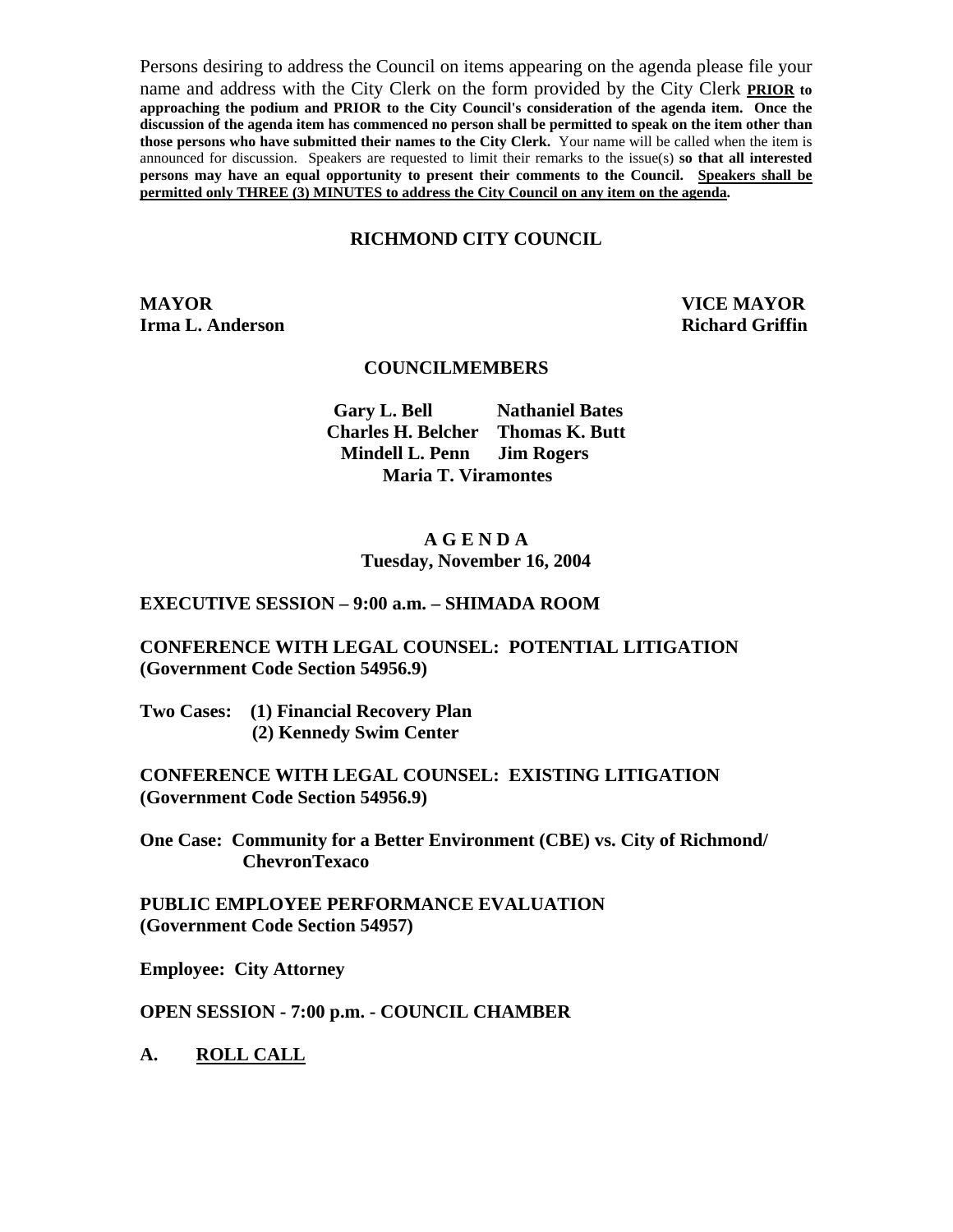### **B. COUNCILMEMBER'S CODE OF CONDUCT**

 **"I solemnly pledge to conduct all City matters fairly, responsibly and impartially; to carry out the business of the City in an orderly and efficient manner; to treat my colleagues, citizens, and City staff with dignity and respect; through debate, discussion, and dialogue instill public confidence and integrity in the process of City government; and to serve the citizens of Richmond to the best of my ability."** 

### **C. APPROVAL OF MINUTES**

**C-1.** Regular meeting held November 9, 2004.

### **D. STATEMENT OF CONFLICT OF INTEREST**

### **E. AGENDA REVIEW**

# **F. REPORT FROM CITY ATTORNEY OF FINAL DECISIONS MADE AND NON-CONFIDENTIAL DISCUSSIONS HELD DURING EXECUTIVE SESSION.**

### **G. PRESENTATIONS, PROCLAMATIONS, AND COMMENDATIONS**

 **G-1.** Presentation of Certificates of Appreciation to De Anza High, Kennedy High, and Portola Junior High for the student's participation in the City of Richmond Police Department, Crime Prevention Program's First Annual Safety Day, held Saturday, October 16, 2004 – Mayor Anderson (620- 6503).

### **H. REPORTS OF STANDING COMMITTEES AND MAYOR**

- **H-1.** Public Safety and Public Services Standing Committee.
- **H-2.** Finance, Administrative Services, and Economic Development Standing Committee.
- **H-3.** Rules and Procedures Standing Committee.
- **H-4.** Report from the Mayor

### **I. CONSENT CALENDAR**

 **Consent Calendar items are considered routine and will be enacted, approved or adopted by one motion unless a request for removal for discussion or explanation is received from the audience or the Council.**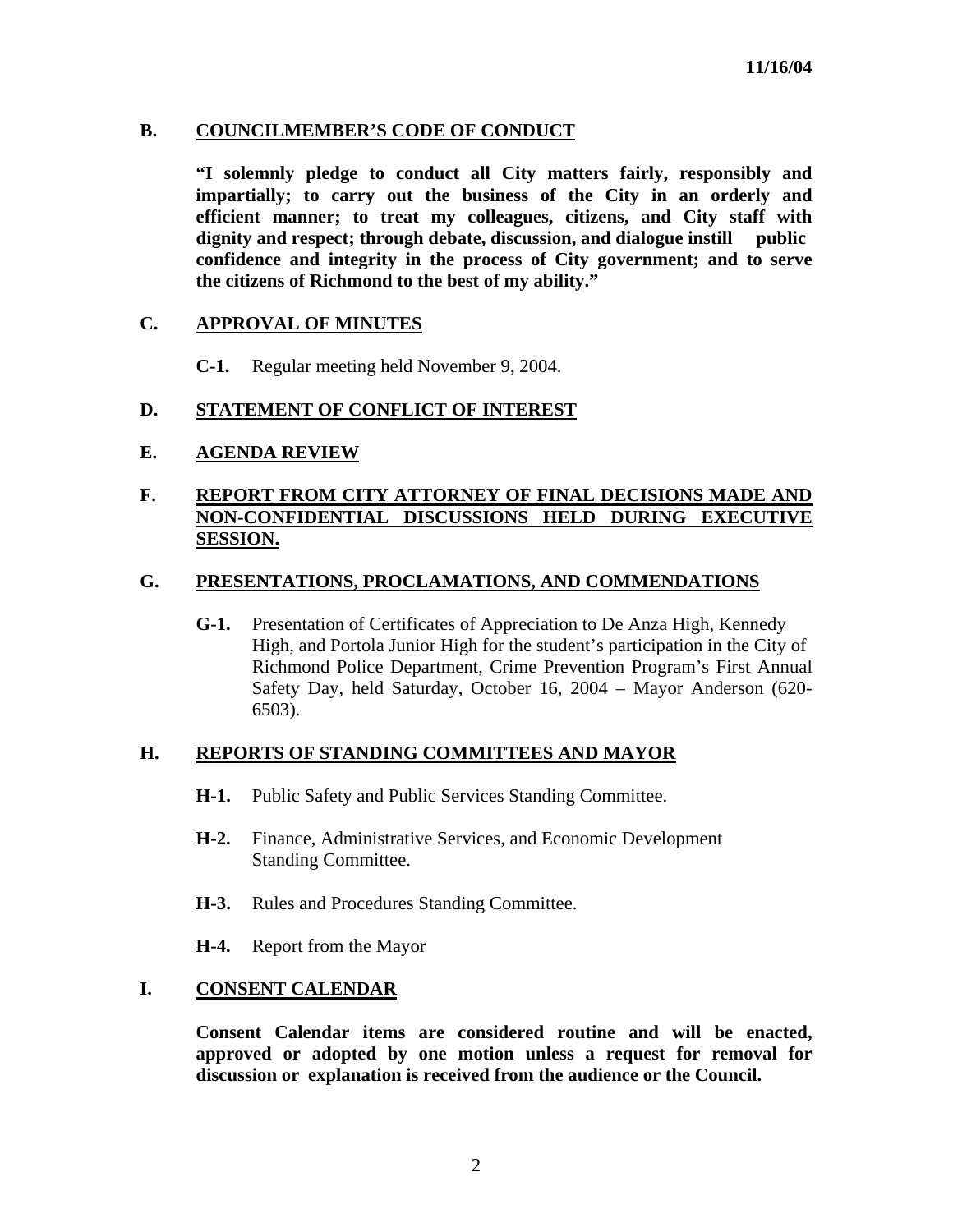- **I-1. APPROVE** a request to increase the general pensioners cost of living by five percent, effective January 1, 2005 – Finance (Pat Samsell 620- 6740).
- **I-2. APPROVE** purchase of Bendix King (BK) radios to replace outdated analog and technically non-compliant APCO 25 radios. Total amount of contract will not exceed \$17,104.44 – Fire Department (Jim Fajardo 307- 8041).
- **I-3. APPROVE** an amendment to an existing contract with Robert Half Legal to continue the services of a Legal Assistant in the Attorney's Office. The contract amount will increase from \$9,950 to \$19,950. Contract period is extended to December 31, 2004 – City Attorney (Everett Jenkins 620-6509).
- **I-4. RESOLUTION** establishing the new classification specifications for Paratransit Driver Leadworker – Paratransit Program, Equipment Services Division, Public Services – Human Resources (Andy Russo 620-6607).
- **I-5. ORDINANCE** establishing wages, salaries, and compensation for the classification of Paratransit Driver Leadworker, and amending full-time General Employees Ordinance 33-01 N.S. – **First Reading -** Human Resources (Marinett J. Briellard 621-1218).
- **I-6. DENY** claim against the City of Richmond by Edward L. Turner Risk Management (Elizabeth Miller 620-6710).

# **J. OPEN FORUM FOR PUBLIC COMMENT**

Anyone wishing to address the City Council must submit a request to the City Clerk prior to commencement of the item. **Each speaker will be limited to a Maximum of Two (2) Minutes. The Maximum Number of Requests will be limited to fifteen (15), and the total amount of time for Open Forum will be Thirty (30) Minutes. SPEAKERS MUST SPEAK ON ITEMS THAT ARE NOT ON THE AGENDA.** 

### **K. PUBLIC HEARINGS**

### **L. AGREEMENTS**

 **L-1. APPROVE** – a contract with Trisha A. Aljoe for temporary legal services in the City Attorney's Office. Total amount of contract will not exceed \$50,000, and the contract period is November 1, 2004, through February 28, 2005 – City Attorney (Everett Jenkins 620-6509).